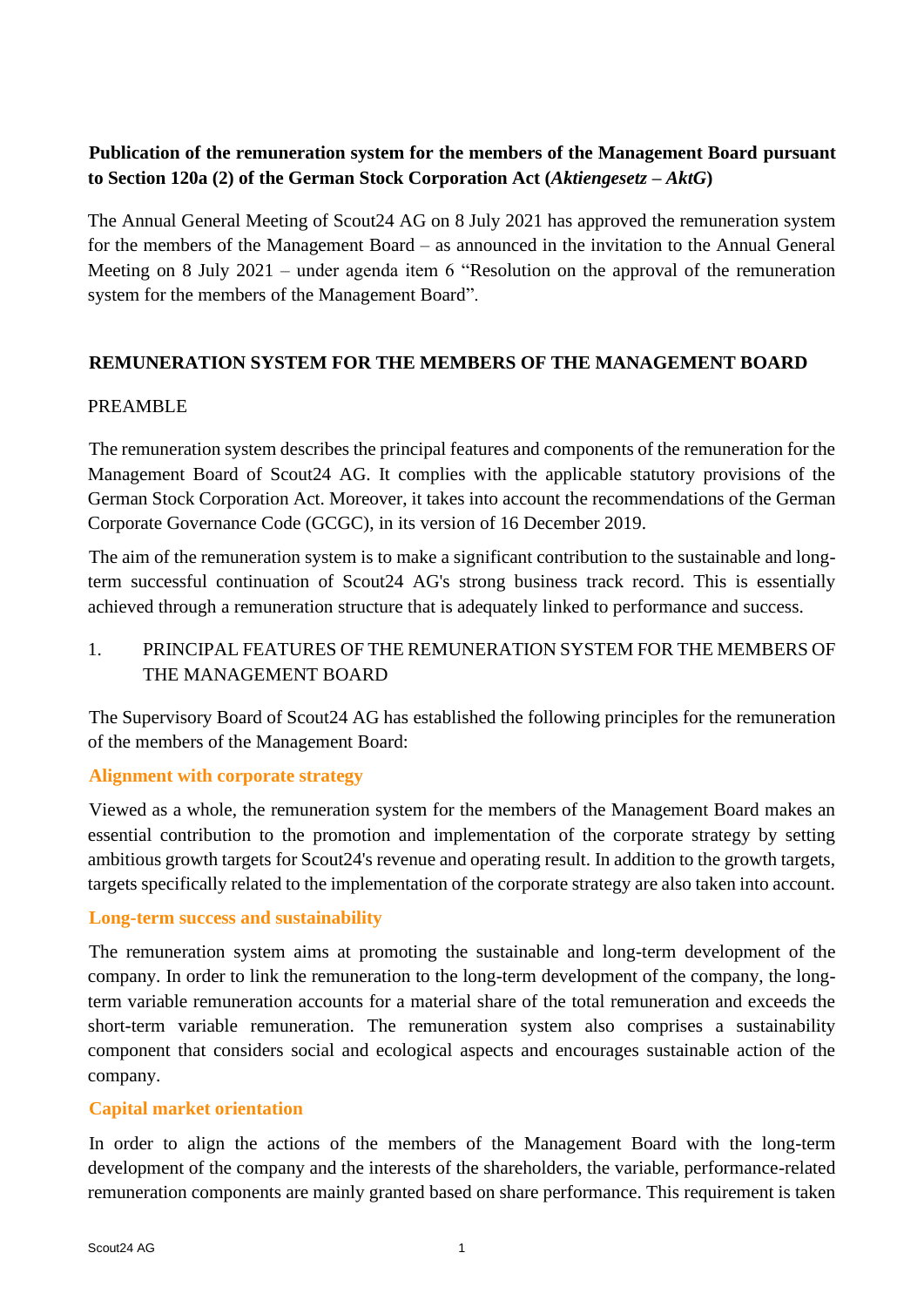into account by choosing the form of Performance Share Units for the long-term variable remuneration component. The Share Ownership Guideline also supports the convergence of interests between shareholders and the members of the Management Board.

#### **Clarity and understandability**

The remuneration system for the members of the Management Board is clear and understandable. It complies with the requirements of the German Stock Corporation Act as amended by the Act Implementing the Second Directive on Shareholders' Rights (*Gesetz zur Umsetzung der zweiten Aktionärsrechterichtlinie*) of 12 December and complies with the recommendations of the "Government Commission for the German Corporate Governance Code", in its version of 16 December 2019.

# 2. PROCEDURE FOR DETERMINING, IMPLEMENTING AND REVIEWING THE REMUNERATION SYSTEM

The Supervisory Board resolves on the remuneration system for the Management Board. In this task, it is supported by the Remuneration Committee, which issues recommendations for the remuneration system for the Management Board and develops proposals based on (without limitation) the recommendations and suggestions of the German Corporate Governance Code (GCGC), as amended. When drawing up the remuneration system, the Supervisory Board may consult an external advisor whose independence must be ensured.

The remuneration system resolved by the Supervisory Board is then submitted to the Annual General Meeting for approval. If the remuneration system is not approved by the Annual General Meeting, the Supervisory Board must submit a revised remuneration system for approval at the next following Annual General Meeting at the latest.

On the basis of the remuneration system submitted to the Annual General Meeting, the Supervisory Board determines the specific target remuneration for the members of the Management Board. In performing this task, the Supervisory Board, in line with the requirements of Section 87 (1) AktG, ensures the appropriateness of the remuneration with regard to the tasks and individual performance of the specific Management Board member as well as to the financial situation, success and future prospects of the company.

The Supervisory Board reviews the remuneration for the Management Board on a regular basis in order to ensure a customary and competitive system, supported by the Remuneration Committee which offers preparatory recommendations to the Supervisory Board.

The review also includes an assessment of whether the remuneration is in line with usual levels. In order to assess whether the Management Board remuneration of Scout24 AG is in line with usual levels, the Supervisory Board analyses both the company's peers (horizontal dimension) and the remuneration structure and employment conditions that apply elsewhere in the company (vertical dimension). For the purposes of the horizontal dimension, the Supervisory Board analyses a group of entities which, based on relevant criteria such as industry (focus on online platforms and software & IT companies) and size (in terms of revenue, employees and market capitalization), are comparable to Scout24 AG. While the majority of the peer entities are based in Germany, international companies were also taken into account to a small extent. In order to assesses whether the remuneration is in line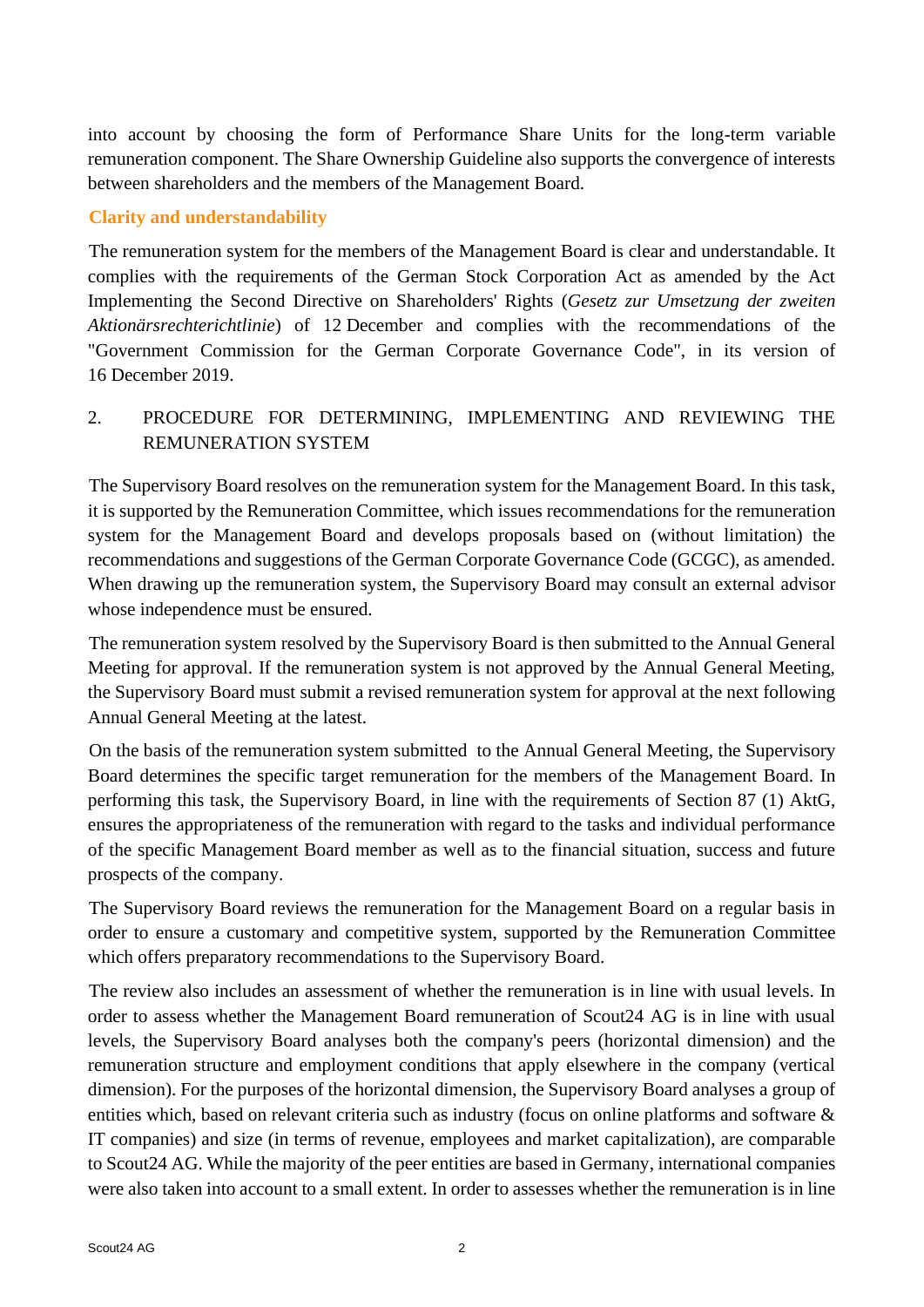with usual levels within Scout<sub>24</sub> AG itself, a vertical comparison is performed taking into account the senior management level and the workforce as a whole, both with regard to the current situation and development over time. The senior management is defined as the first management level below the Management Board, and the workforce comprises all employees below senior management level.

Should the Supervisory Board identify a need for amendments in the course of its regular review of the remuneration system, it will resolve on appropriate amendments. In the event of substantial amendments, the remuneration system will be resubmitted to the Annual General Meeting for approval, but at least every four years.

The applicable provisions of the Supervisory Board's rules of procedure on managing conflicts of interest are also observed in the procedure for determining, implementing and reviewing the remuneration system.

The remuneration system applies with effect as from the Annual General Meeting of Scout24 AG to all new service contracts and to contract renewals with current members of the Management Board.

### 3. REMUNERATION SYSTEM COMPONENTS

#### 3.1. OVERVIEW OF REMUNERATION COMPONENTS

The remuneration for the members of the Management Board of Scout24 AG comprises fixed and variable components. The fixed components are not linked to the performance of the members of the Management Board and comprise a fixed remuneration, fringe benefits and pension benefits. The variable components are performance-related and comprise the one-year variable remuneration (short-term incentive – STI) and the multi-year share-based variable remuneration (long-term incentive  $-LTD$ .

| Remuneration<br><b>components</b>       | <b>Specifics</b>                                                   |  |  |  |  |  |
|-----------------------------------------|--------------------------------------------------------------------|--|--|--|--|--|
| <b>Fixed components</b>                 |                                                                    |  |  |  |  |  |
| Fixed<br>remuneration                   | - Fixed base salary paid in monthly instalments                    |  |  |  |  |  |
| Fringe benefits                         | - Essentially, provision of a company car and insurance allowances |  |  |  |  |  |
| Pension benefits                        | - Defined contribution plan (direct insurance)                     |  |  |  |  |  |
| Variable components                     |                                                                    |  |  |  |  |  |
| One-year variable<br>remuneration (STI) | - Target bonus system                                              |  |  |  |  |  |
|                                         | - Performance criteria:                                            |  |  |  |  |  |
|                                         | $-35%$ revenue                                                     |  |  |  |  |  |
|                                         | - 35% ooEBITDA                                                     |  |  |  |  |  |
|                                         | - 30% non-financial sustainability target                          |  |  |  |  |  |
|                                         | Cap: 200% of target amount                                         |  |  |  |  |  |
|                                         | - One-year term                                                    |  |  |  |  |  |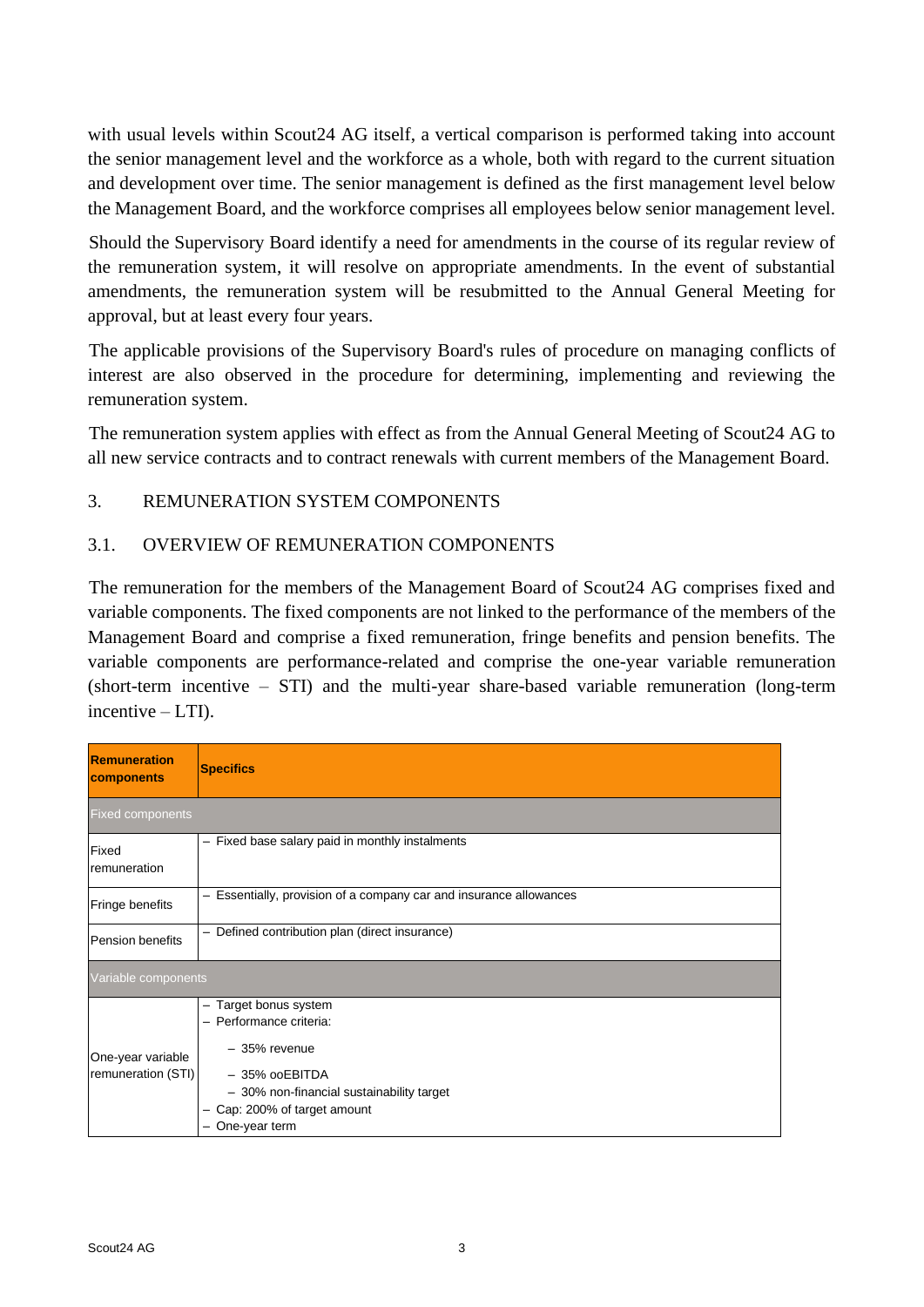| Multi-year variable<br>remuneration (LTI) | - Performance Share Units (share-based)<br>- Performance criteria:<br>$-1/3$ revenue growth<br>- 1/3 ooEBITDA growth<br>$-1/3$ strategic target<br>Cap: 300% of target amount                                                                                                             |  |  |  |  |  |
|-------------------------------------------|-------------------------------------------------------------------------------------------------------------------------------------------------------------------------------------------------------------------------------------------------------------------------------------------|--|--|--|--|--|
|                                           | - Four-year term                                                                                                                                                                                                                                                                          |  |  |  |  |  |
| Other components                          |                                                                                                                                                                                                                                                                                           |  |  |  |  |  |
| Share Ownership<br>Guideline (SOG)        | - The members of the Management Board are obliged to hold shares in Scout24 AG equal to 150%<br>(Chairman of the Management Board (CEO)) or 100% (ordinary members of the Management Board)<br>of their net annual fixed remuneration during their term of office on the Management Board |  |  |  |  |  |
| Malus / clawback                          | - Option to partly or fully reduce or reclaim variable remuneration in the event of a serious breach of the<br>duty of care (including any non-compliance with the company's internal code of conduct constituting a<br>breach under Section 93 AktG) or of service contract terms        |  |  |  |  |  |
| Maximum<br>remuneration                   | Caps on total remuneration granted for a financial year pursuant to Section 87a (1) sentence 2 no. 1<br>AktG.<br>- Chairman of the Management Board (CEO): € 6,500,000<br>- Ordinary members of the Management Board: €4,000,000                                                          |  |  |  |  |  |
| Severance<br>payment cap                  | Severance payments up to a maximum amount of twice the sum of the base remuneration and STI<br>(target amount) and not exceeding the amount of the remuneration payable up to the end of the<br>contract term                                                                             |  |  |  |  |  |

The total target remuneration equals the sum of all fixed and variable remuneration components. For the purpose of determining the target remuneration, the STI and LTI are calculated at their target amount, i.e. 100% of target achievement. The share of the variable components in the total target remuneration is greater than the share of the fixed components. Among the variable components, the LTI with a multi-year term prevails in order to incentivize sustainable and long-term corporate development. The shares of the remuneration components in the total target remuneration are as follows:

| <b>Total target remuneration</b>              |                                  |                                           |                                                    |                                            |  |  |
|-----------------------------------------------|----------------------------------|-------------------------------------------|----------------------------------------------------|--------------------------------------------|--|--|
| <b>Fixed components</b>                       |                                  |                                           | <b>Variable components</b>                         |                                            |  |  |
| <b>Fixed remuneration</b><br>$\sim$ 25% - 35% | <b>Fringe benefits</b><br>$~1\%$ | <b>Pension benefits</b><br>$\sim$ 1% - 2% | <b>Short-term incentive (STI)</b><br>$~15\%$ - 25% | Long-term incentive (LTI)<br>$~15\%$ - 55% |  |  |
|                                               | Multi-year &<br>share-based      |                                           |                                                    |                                            |  |  |

### 3.2. FIXED COMPONENTS

The fixed components of the remuneration for the Management Board of Scout24 comprise the fixed remuneration, fringe benefits and pension benefits.

### 3.2.1. FIXED REMUNERATION

The members of the Management Board receive a fixed base salary in line with their individual functions and responsibilities, which is paid in monthly instalments.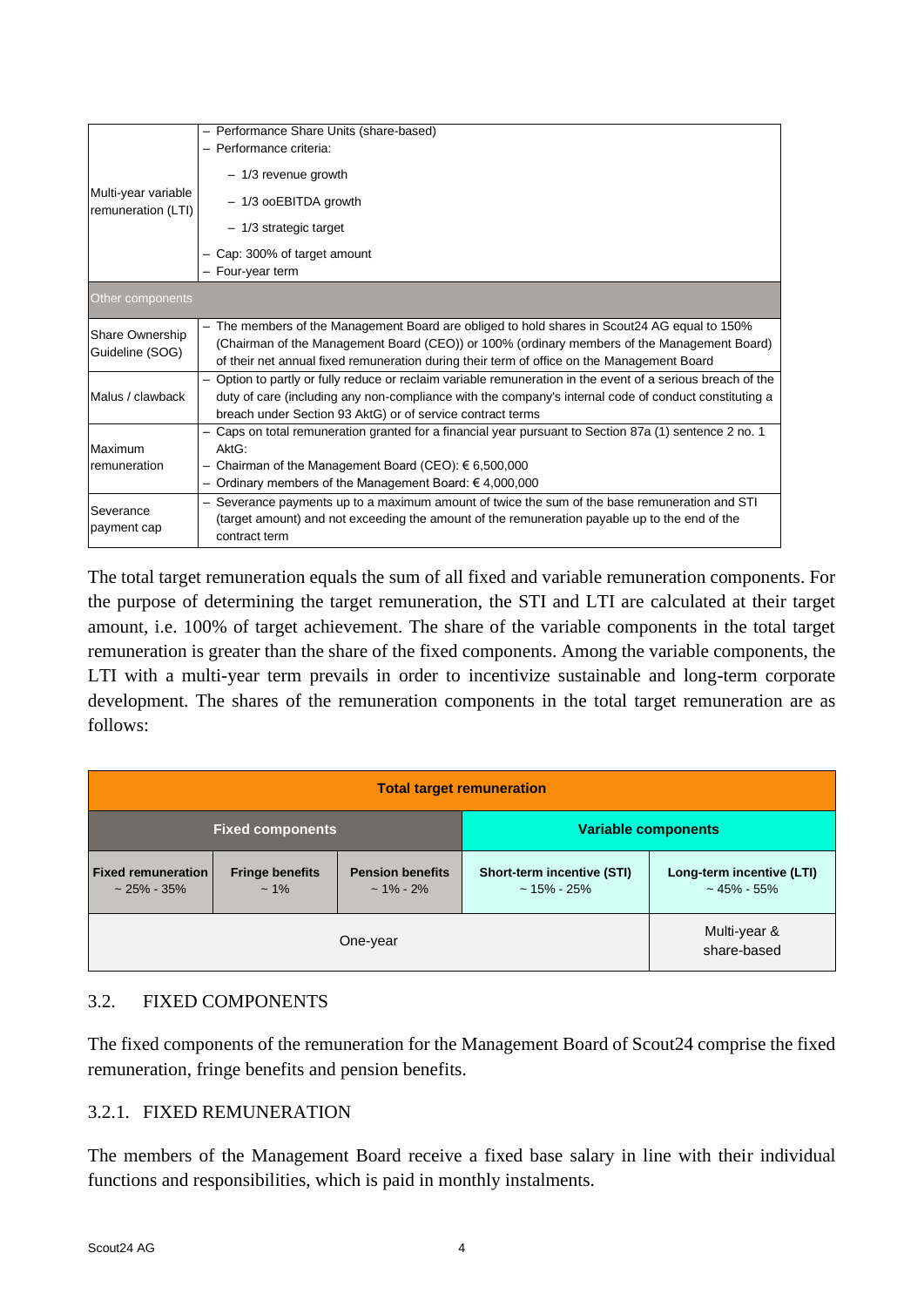### 3.2.2. FRINGE BENEFITS

The fringe benefits vary for the individual members of the Management Board but essentially include the provision of a company car, also for private use, or compensation payments for not using a company car, *pro rata* reimbursement of costs for health and long-term care insurance and the permission to privately use mobile phones, notebooks and similar devices provided by the company. The members of the Management Board are included in the company's group accident insurance. In addition, the members of the Management Board are included in an adequate D&O insurance in accordance with the statutory requirements, in particular with regard to the deductible. In individual cases, rent or housing allowances, relocation allowances and reimbursement of costs for trips home may be granted. To the extent that the fringe benefits granted to a member of the Management Board are subject to income tax, any accruing tax must be borne by such member.

#### 3.2.3. PENSION BENEFITS

The members of the Management Board are granted pension benefits under a defined contribution plan (*beitragsorientierte Versorgungszusage*). Alternatively, Scout24 AG may grant the members of the Management Board fixed pension allowances for the term of their service contracts (benefits substitute (*Versorgungsentgelt*)). In this case, there is no claim for eligibility under a defined contribution plan. Under the defined contribution plan, Scout24 AG pays an annual or monthly amount into a direct insurance scheme or a reinsured support fund for the term of the service contract.

The amount of the pension benefits on the pension start date equals the sum of the contributions paid by Scout24 AG as at maturity and interest on such contributions, if any, depending on the relevant insurance tariff. Scout24 AG therefore only guarantees the sum of the pension contributions financed by the company as at maturity. The pension benefit may be settled in the form of a lump-sum distribution, in several installments or as a lifelong annuity.

The pension benefit is available to the members of the Management Board after attaining the age of 62 (or 60, for commitments granted before 1 January 2012) at the earliest. If a member of the Management Board dies before having attained the age of 62 (or 60, respectively), the surviving spouse or civil partner registered under the German Act on Civil Partnership (*Lebenspartnerschaftsgesetz*) or surviving children are entitled to a survivor's benefit in the amount of the pension benefit. If a member of the Management Board dies after attaining the age of 62 (or 60, respectively), a maximum of 15 times the annual pension guaranteed as of the pension start date may be disbursed to the above-mentioned surviving dependents. Any pension benefits already disbursed and guaranteed as of the pension start date will be deducted from this amount. Alternatively, a survivor's pension may also be paid (with a deduction as necessary).

### 3.3. VARIABLE REMUNERATION

The variable remuneration comprises the one-year variable remuneration and the multi-year sharebased variable remuneration. It provides incentives for the implementation of the corporate strategy and thus for the company's long-term and sustainable development.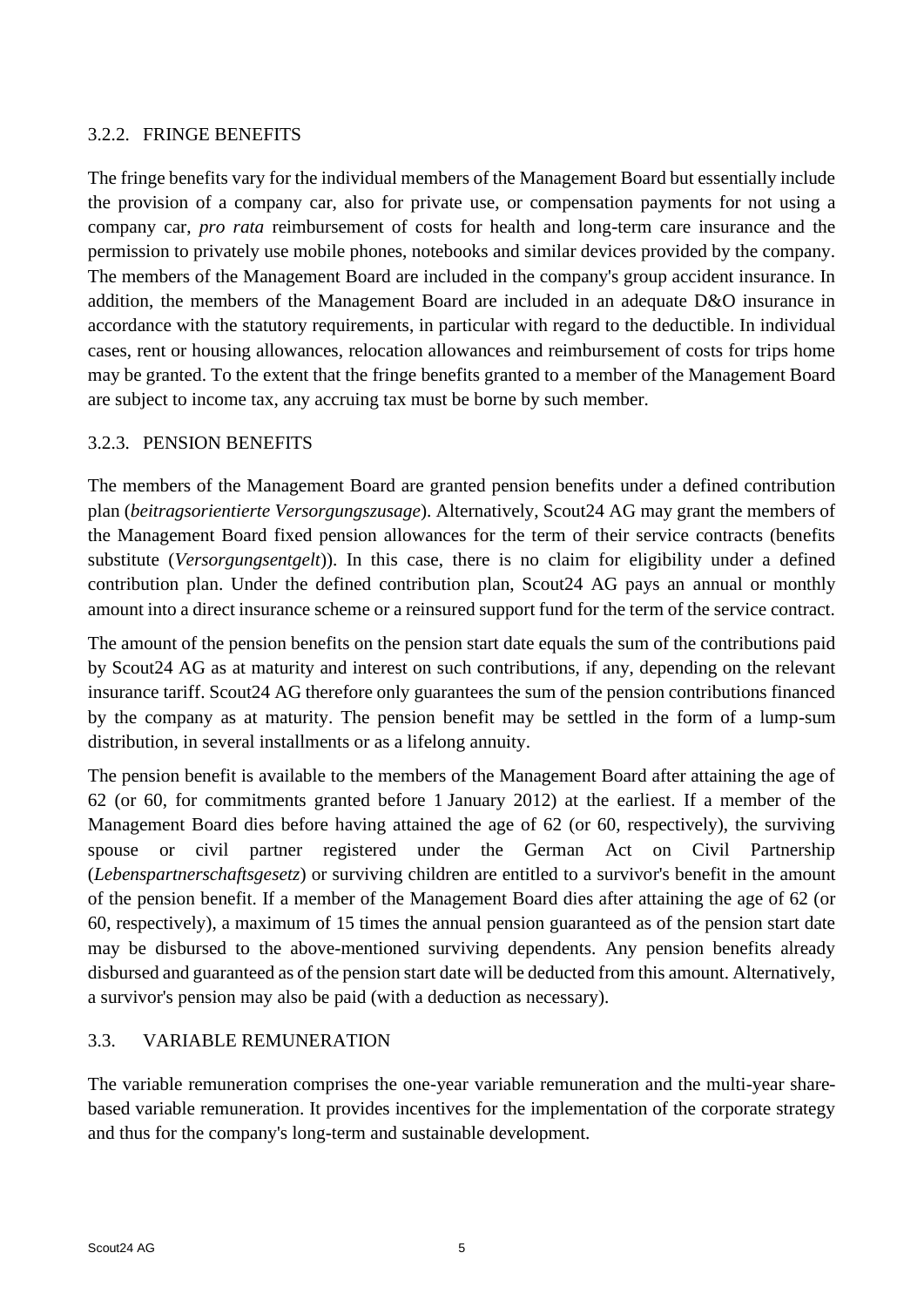#### 3.3.1. ONE-YEAR VARIABLE REMUNERATION (STI)

The one-year variable remuneration aids to promote the corporate strategy by rewarding the operational implementation of the corporate strategy in any given financial year. The main performance criteria for measuring success comprise consolidated revenue (weighted at 35%), consolidated earnings before interest, taxes, depreciation and amortization from ordinary business activities (consolidated ooEBITDA) (weighted at 35%) and a non-financial sustainability target (environmental, social, governance target, or ESG target) (weighted at 30%) which applies to all members of the Management Board.



The financial targets consolidated revenue and consolidated ooEBITDA are the key performance indicators for Scout24 AG. Together, they reward sustainable and profitable growth, and the STI thus directly promotes the implementation of Scout24 AG's growth strategy.

The non-financial sustainability target is defined annually by the Supervisory Board of Scout24 AG. It reflects Scout24 AG's commitment to its social and ecological responsibility and is derived from Scout24 AG's sustainability strategy as part of its overall strategy. For the purpose of defining the non-financial sustainability target, the Supervisory Board also relies on the materiality analysis in sustainability reporting. Thus, the sustainability target can, for instance, be derived from the sustainability target areas of management or business (including ethics and integrity, product development, data protection and security).

The Supervisory Board defines challenging thresholds, targets and caps for each performance criterion annually for the next financial year. The target values are derived from Scout24's operational or strategic planning and correspond to 100% target achievement. If a defined target is underperformed such that the threshold is not reached, the STI component does not apply. The STI can thus also be completely cancelled if all performance criteria fail to reach the thresholds.

The bonus curves for the financial and other quantitative sustainability targets can be schematically illustrated as follows:

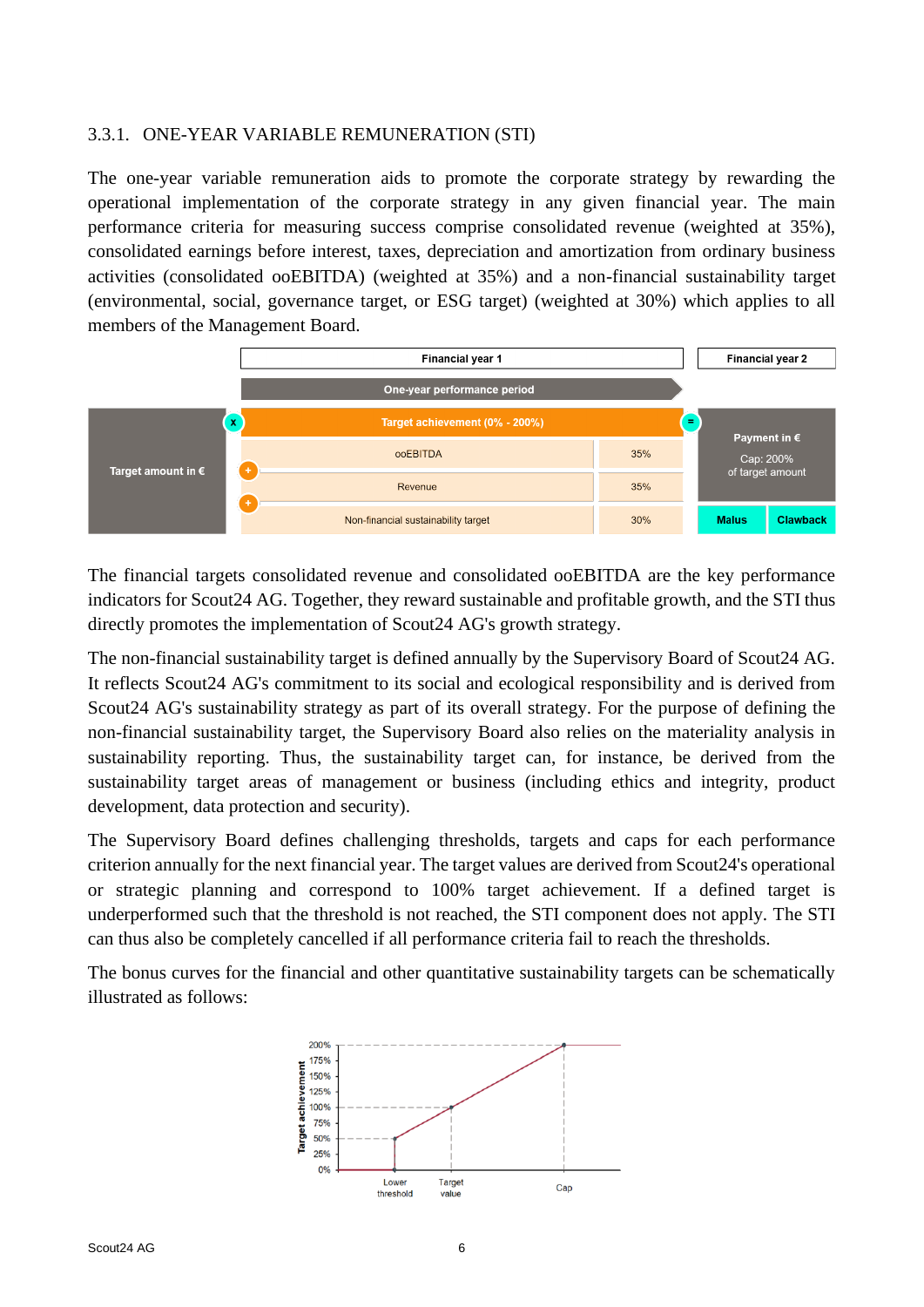Alternatively, the bonus curves for quantitative sustainability targets can be schematically illustrated as follows:



The Supervisory Board is committed to defining the sustainability target as a quantitative target. Should this not be reasonably practicable, the Supervisory Board may define qualitative targets. The bonus curves for qualitative sustainability targets (if any) can be schematically illustrated as follows:



The amount of the STI for a financial year is determined by the Supervisory Board based on target achievement of the performance criteria following the approval of the relevant consolidated financial statements. This is done by an actual-target comparison for the quantitative targets or an assessment of the qualitative targets at the Supervisory Board's due discretion. The level of total target achievement is determined by taking into account the respective weighting of the performance criteria and multiplying it with the target amount in order to calculate the payout amount. The payout amount is capped at 200% of the target amount. Payout is made following the relevant determinations by the Supervisory Board.

### 3.3.2. PERFORMANCE SHARE UNITS (LTI)

The share-based LTI in the form of Performance Share Units (PSUs) is granted annually in tranches. At the start of the performance period, the target amount of each tranche is divided by the average share price of Scout24 AG (arithmetic mean of the XETRA closing prices on the last 30 trading days before the start of the performance period) to calculate the number of conditionally granted PSUs. The number of PSUs may increase or decrease depending on the level of target achievement of the performance criteria, while the value per PSU depends on the development of the share price during the four-year performance period. The number of PSUs may also drop to zero should the lower threshold of the defined targets not be achieved.

The relevant, equally weighted performance criteria are revenue growth, ooEBITDA growth and a non-financial strategic target that applies to all members of the Management Board and is defined by the Supervisory Board for each tranche. In connection with the share-based PSUs, the Supervisory Board opted against an additional share-based performance criterion, as the PSUs are already share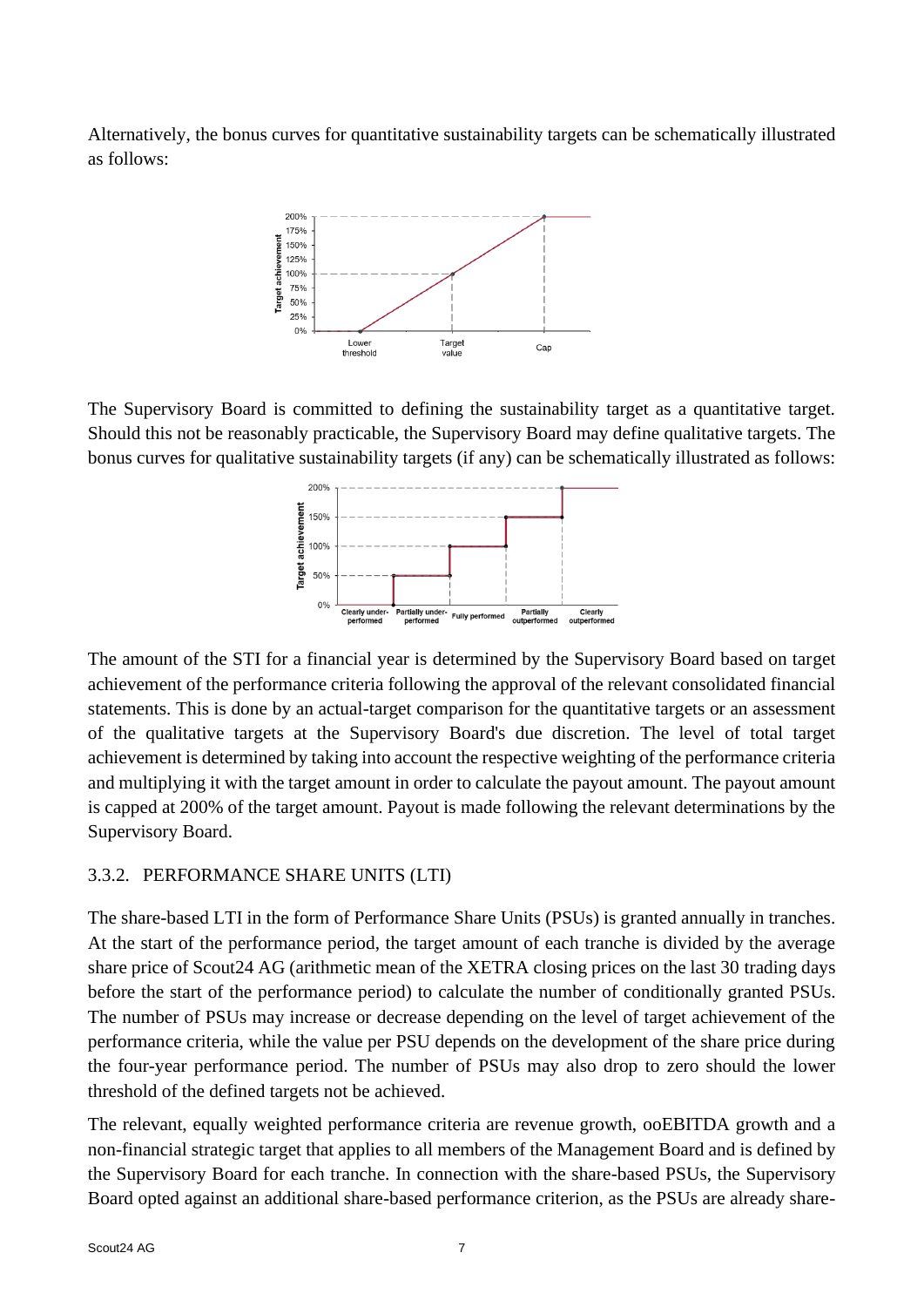based and the share price therefore has an overall effect on payout under the LTI. In addition, at least one fixed annual net remuneration for the members of the Management Board is tied in shares of Scout24 AG under the Share Ownership Guideline (see Section 3.4.2.), which creates a close alignment of the interests of the shareholders and the members of the Management Board.



Revenue growth can be defined, in absolute terms, as the compound annual growth rate (CAGR) or, alternatively, as relative outperformance compared to relevant peer entities. Where reference is made to relative outperformance, further information on the companies included in the peer group is provided in the remuneration report for the first year of the relevant performance period. ooEBITDA growth is defined as CAGR. The definition of the non-financial strategic target can vary between tranches and will be published in the remuneration report for the relevant financial year.

The cornerstone of Scout24 AG's growth strategy is sustainable and profitable growth and thus the sustainable growth of corporate value. The share-based LTI contributes to promoting the business strategy by rewarding an increase in key financial growth indicators (revenue and ooEBITDA). Our shareholders benefit from growth of corporate value in the form of share price gains and dividends. By taking into account absolute share price performance and the dividend, the interests of the shareholders and the members of the Management Board are essentially interlinked. Strategic initiatives having an only indirect effect on financial performance indicators or the share price during the performance period but adding value beyond the LTI are taken into account for the purposes of the LTI through the non-financial strategic target. The strategic target can be derived, for instance, from the metrics for controlling the Immobilienscout24 business (including number of listings, unique monthly visitors). Overall, this creates incentives to promote the lasting and sustainable growth of corporate value.

The Supervisory Board defines challenging thresholds, targets and caps for each performance criterion annually for each upcoming tranche, which are valid for the entire four-year term of the tranche. The target values are based on the long-term planning of Scout24 AG and/or the expected development as compared to relevant companies and correspond to 100% target achievement. If a performance criterion fails to reach the threshold, the LTI component will not apply. The LTI can thus also be completely cancelled if all performance criteria fail to reach the thresholds. In the event of significant outperformance of defined targets, target achievement is capped at 200%.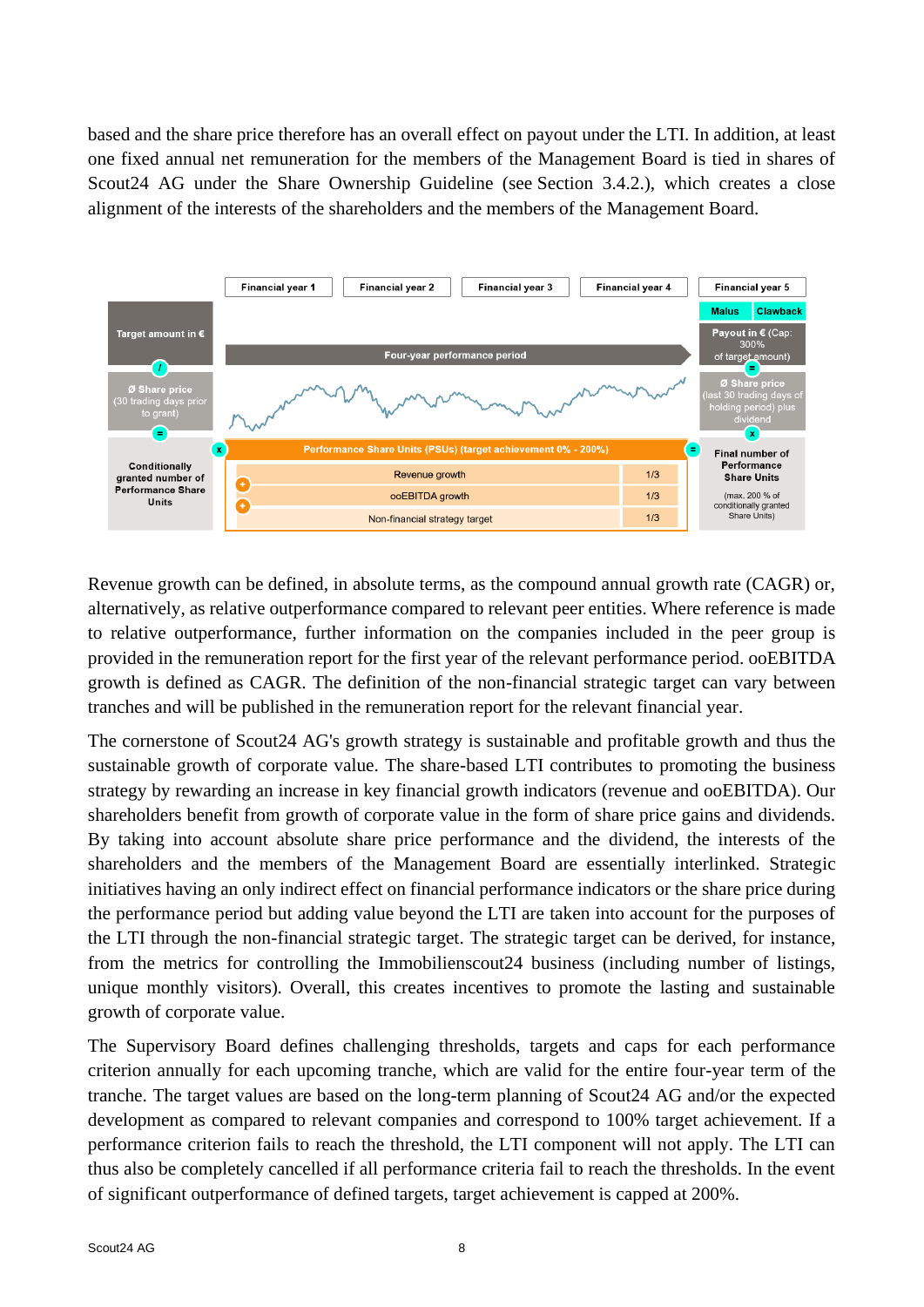The bonus curves for revenue and ooEBITDA growth can be schematically illustrated as follows:



The bonus curve for the non-financial strategic target can be schematically illustrated as follows:



The level of target achievement of the performance criteria is determined by the Supervisory Board following the approval of the relevant consolidated financial statements for the last financial year of the performance period. For revenue growth and ooEBITDA growth, this is done by an actual-target comparison, whereas target achievement of the non-financial strategic target is determined by the Supervisory Board at its due discretion.

The level of total target achievement is determined by taking into account the relevant weighting of the performance criteria. It is multiplied by the conditionally granted PSUs in order to determine the final number of PSUs, which, plus dividends, is then multiplied by the average share price at the end of the performance period (arithmetic mean of the XETRA closing prices on the last 30 trading days before the end of the performance period) in order to calculate the payout amount, which is capped at 300% of the target amount. Payout is made following the relevant determinations by the Supervisory Board.

### **Taking account of exceptional events and developments**

In line with the recommendation of G.11 GCGC, the Supervisory Board has the option, in exceptional circumstances (e.g. the acquisition of an enterprise or divestment of parts of an enterprise) and by stating reasons, to reasonably account for extraordinary events and developments in the determination of target achievement under the STI and LTI. Generally unfavourable market conditions are expressly not considered exceptional developments for this purpose. If the Supervisory Board makes use of this option, this will be disclosed in the relevant remuneration report.

### 3.4. OTHER PROVISIONS

# 3.4.1. MALUS AND CLAWBACK

The variable remuneration – both STI and LTI – granted to the members of the Management Board are subject to certain malus and clawback conditions. In the event of a serious breach by a member of the Management Board of their duty of care pursuant to Section 93 AktG (including any relevant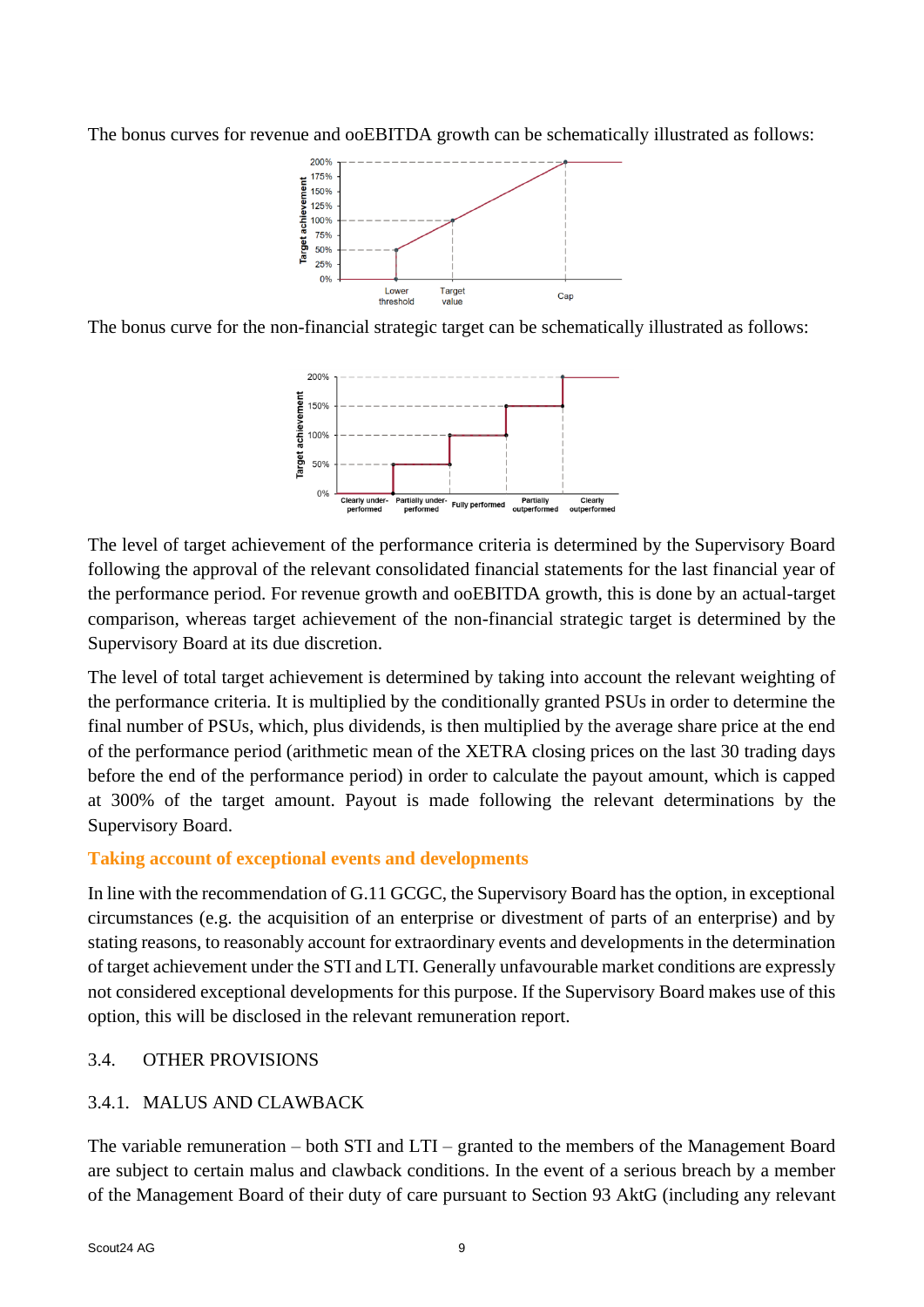non-compliance with the code of conduct constituting a breach under Section 93 AktG) or of contractual obligations under their service contracts, the Supervisory Board may withhold all or part of any variable remuneration that has not yet been paid (malus) or reclaim variable remuneration already paid (clawback). The decision as to whether and to what extent this option is used is made by the Supervisory Board at its due discretion. This does not affect a Management Board member's potential liability for damages towards the company pursuant to Section 93 (2) AktG.

## 3.4.2. SHARE OWNERSHIP GUIDELINE (SOG)

The members of the Management Board are obliged to acquire Scout24 AG shares in the amount of 150% (Chairman of the Management Board (CEO)) or 100% (ordinary members of the Management Board) of their net annual fixed remuneration and to retain them during their term of office on the Management Board. This will further align the interests of the shareholders and the members of the Management Board. The targeted investment volume is to be attained within a build-up period of four years, existing shares in Scout24 AG being taken into account. The purchase price at the time of acquisition is decisive for the value of the shares held.

## 3.4.3. MAXIMUM REMUNERATION

The remuneration for the members of the Management Board is capped both for the variable remuneration components (STI: 200%, LTI: 300%) and with regard to all remuneration components in accordance with Section 87a (1) sentence 2 no. 1 AktG (maximum remuneration). The maximum remuneration is limited to the sum of all remuneration payments granted to a member of the Management Board in any financial year and comprises all remuneration components, including fixed remuneration, STI, LTI, pension benefits and fringe benefits of all types. The maximum remuneration is set at  $\epsilon$  6,500,000 for the Chairman of the Management Board (CEO) and  $\epsilon$  4,000,000 for each ordinary member of the Management Board. Where the maximum amount is exceeded, the LTI payout will be reduced accordingly. For current service contracts, the terms agreed therein regarding the upper limit set for the remuneration continue to apply.

### 4. REMUNERATION-RELATED LEGAL TRANSACTIONS

### 4.1. TERMS OF MANAGEMENT BOARD SERVICE CONTRACTS

The Management Board service contracts are made for the term of their appointment to the Management Board and renewed for each reappointment. They typically provide for a term of three years upon first appointment and a maximum of five years for each reappointment.

The Management Board service contracts do not provide for a right to give ordinary notice of termination, whether in favour of Scout24 AG or the members of the Management Board. Irrespective of this, both parties are entitled to terminate a Management Board service contract without notice for cause (*fristlose Kündigung aus wichtigem Grund*) within the meaning of Section 626 of the German Civil Code (*Bürgerliches Gesetzbuch* – *BGB*). Each Management Board service contract ends on the date on which the member's appointment ends without requiring separate notice. In the event the appointment is terminated on grounds constituting cause for termination without notice of the employment contract by the company pursuant to Section 626 BGB, the service contract ends with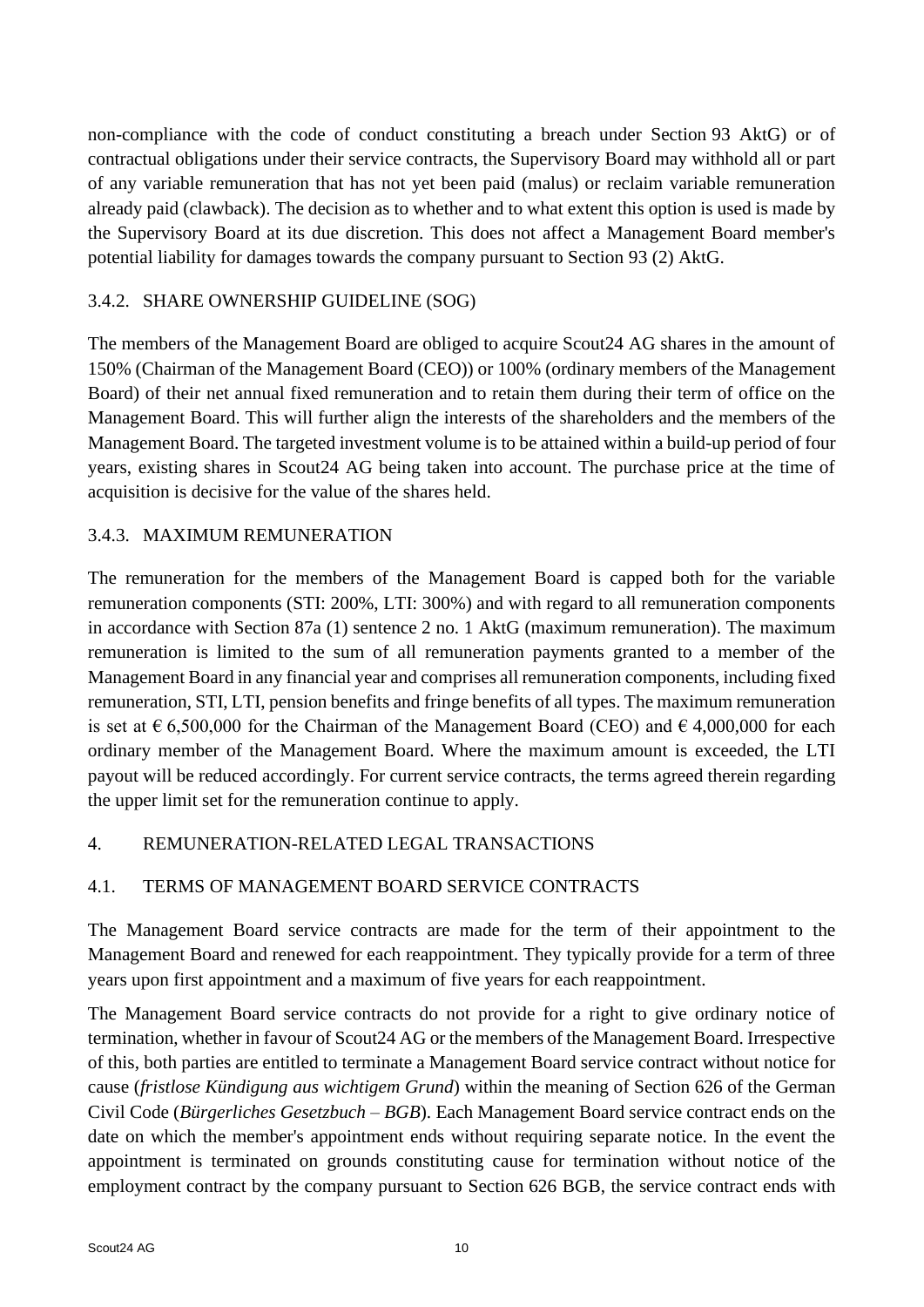immediate effect. Otherwise, the employment contract ends upon the expiry of a period of three months to the end of the calendar month, however, not prior to the period to be determined in accordance with Section 622 (2) BGB, but upon the regular expiry of the contract term at the latest. A contract also ends in the event of a Management Board member's permanent incapacity to work.

## 4.2. PAYMENTS ON TERMINATION OF MANAGEMENT BOARD ACTIVITY

In the event of early termination of the service relationship on any grounds other than cause for termination in favour of the company pursuant to Section 626 BGB, the Management Board service contracts provide for a severance entitlement in the amount of twice the sum of the annual fixed remuneration and the STI target amount, but not exceeding the amount of the remuneration payable up to the end of the contract term (severance payment cap). Any compensation claims for postcontractual non-compete restrictions will be set off against the severance payment.

In the event the service contract is terminated on grounds constituting cause for termination without notice by the company pursuant to Section 626 BGB, no severance payment is granted.

## 4.3. POST-CONTRACTUAL NON-COMPETE COVENANTS

Post-contractual non-compete covenants have been agreed with the members of the Management Board for a period of two years after the end of the service contract. Where these are applied, the members of the Management Board receive a monthly compensation equal to 50% of the fixed remuneration last received for the term of the post-contractual non-compete covenant, subject to defined set-off mechanisms with regard to other income. The company is entitled to waive the postcontractual non-compete covenant with the effect that it ceases to apply with immediate effect and, after expiry of a period of six months, no further compensation is to be paid. The post-contractual non-compete covenant will not apply if the service contract ends upon the member of the Management Board retiring or in the event of the member's disability.

### 4.4. CHANGE OF CONTROL

The members of the Management Board are not entitled to any specific rights to termination, severance payments or other rights in the event of a change of control.

# 4.5. JOINING OR RESIGNING DURING A CURRENT FINANCIAL YEAR

If a member of the Management Board joins or resigns during a current financial year, the remuneration is generally granted *pro rata temporis*. Current PSU tranches from financial years preceding the termination of the service contract that have not yet been paid out remain unchanged and will be paid out in line with the originally agreed targets and due dates. No early payout will be effected. In deviation from the above, the PSUs under current LTI tranches that have not yet been paid out will end immediately in the event of death or disability, and payout equal to the target amount will be effected.

Claims to STI and LTI tranches that have not yet been paid out will forfeit without compensation if the service contract of a member of the Management Board is terminated on grounds constituting cause for termination without notice of the service contract by the company pursuant to Section 626